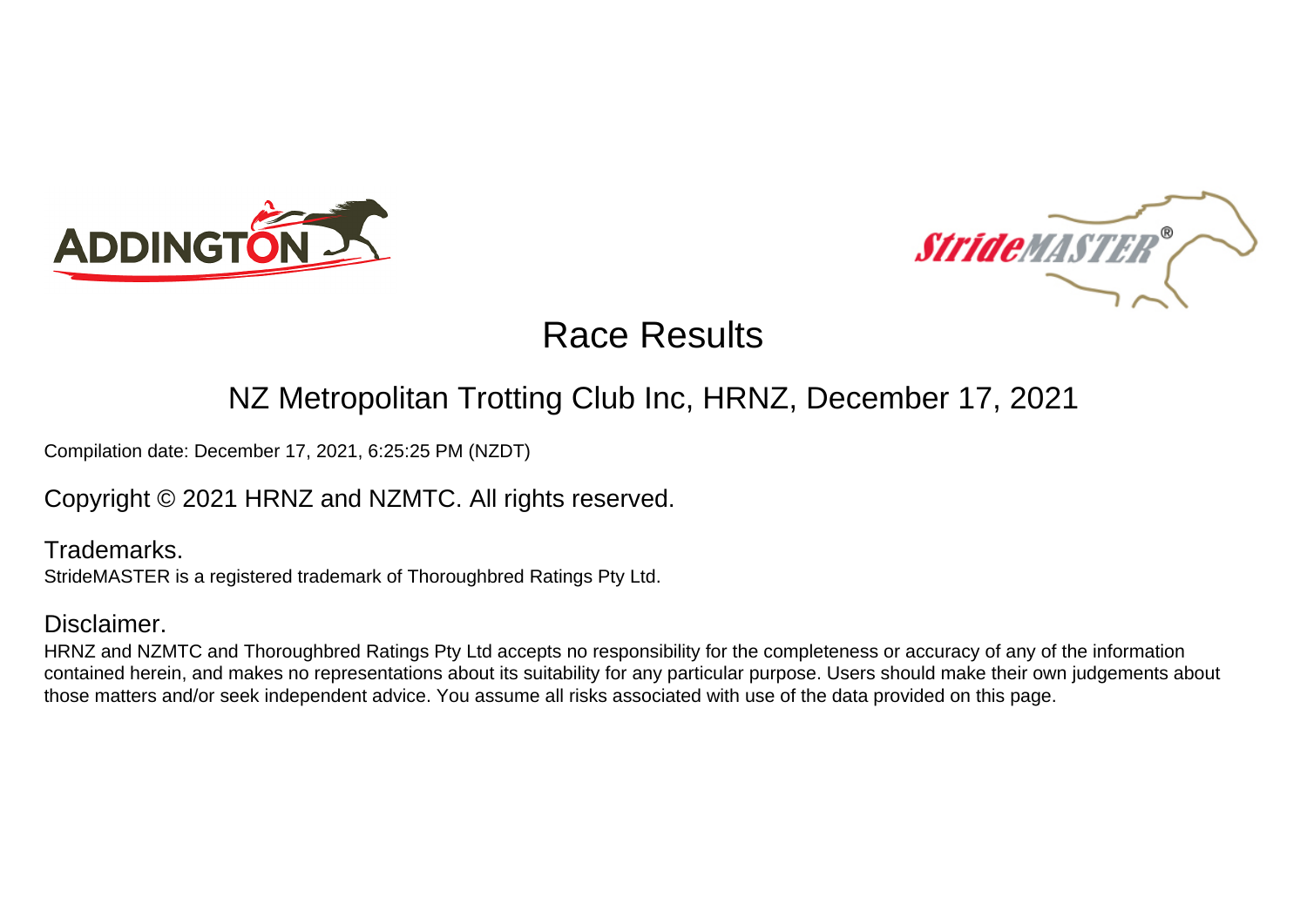



### December 17, 2021, Race 2, DAKINS GROUP MOBILE PACE, Distance 1980m, Addington - Survey 1980m

|     | Result TAB no. | Horse (Barrier)              | 1980 to                  | 1800m to | 1600m to | 1400m to | 1200m to | 1000m to | 800m to | 600 <sub>m</sub> to | 400m to | 200 <sub>m</sub> to | <b>Total or</b> | <b>Margin</b> |
|-----|----------------|------------------------------|--------------------------|----------|----------|----------|----------|----------|---------|---------------------|---------|---------------------|-----------------|---------------|
| 1st | 14             | Always Have Fa (13)          | 1800m                    | 1600m    | 1400m    | 1200m    | 1000m    | 800m     | 600m    | 400m                | 200m    | <b>WP</b>           | Average         |               |
|     |                | Position in running (margin) | $\overline{\phantom{0}}$ | 8(3.2)   | 7(7.2)   | 3(2.1)   | 1(0.0)   | 1(0.0)   | 1(0.0)  | 1(0.0)              | 1(0.0)  | 1(0.0)              |                 | 0.00          |
|     |                | Sectional time (s)           | 12.14                    | 15.27    | 14.36    | 14.53    | 15.42    | 15.41    | 14.15   | 13.90               | 13.79   | 13.90               |                 |               |
|     |                | Cumulative time (s)          | 142.87                   | 130.73   | 115.46   | 101.10   | 86.57    | 71.15    | 55.74   | 41.59               | 27.69   | 13.90               | 2:22.87         |               |
|     |                | Speed (m/s)                  | 14.83                    | 13.10    | 13.93    | 13.76    | 12.97    | 12.98    | 14.13   | 14.39               | 14.50   | 14.39               | 13.86           |               |
|     |                | Stride length (m)            | 7.39                     | 6.64     | 7.00     | 7.04     | 6.56     | 6.69     | 6.93    | 7.00                | 6.93    | 7.02                | 6.91            |               |
|     |                | Stride duration (s)          | 0.490                    | 0.506    | 0.503    | 0.511    | 0.506    | 0.516    | 0.490   | 0.486               | 0.478   | 0.488               | 0.498           |               |
|     |                | Stride efficiency (%)        | 85.30                    | 68.80    | 76.65    | 77.40    | 67.24    | 69.94    | 75.06   | 76.57               | 75.08   | 76.92               | 74.55           |               |
|     |                | Stride count                 | 24.36                    | 30.14    | 28.56    | 28.42    | 30.49    | 29.90    | 28.86   | 28.57               | 28.85   | 28.51               | 286.66          |               |













Speed 20 m/sec



Note: Horizontal distance axis grid lines are 200m furlongs.

#### Disclaimer.

HRNZ and NZMTC and Thoroughbred Ratings Pty Ltd accepts no responsibility for the completeness or accuracy of any of the information contained herein, and makes no representations about its suitability for any particular p matters and/or seek independent advice. You assume all risks associated with use of the data provided on this page.

0.6 s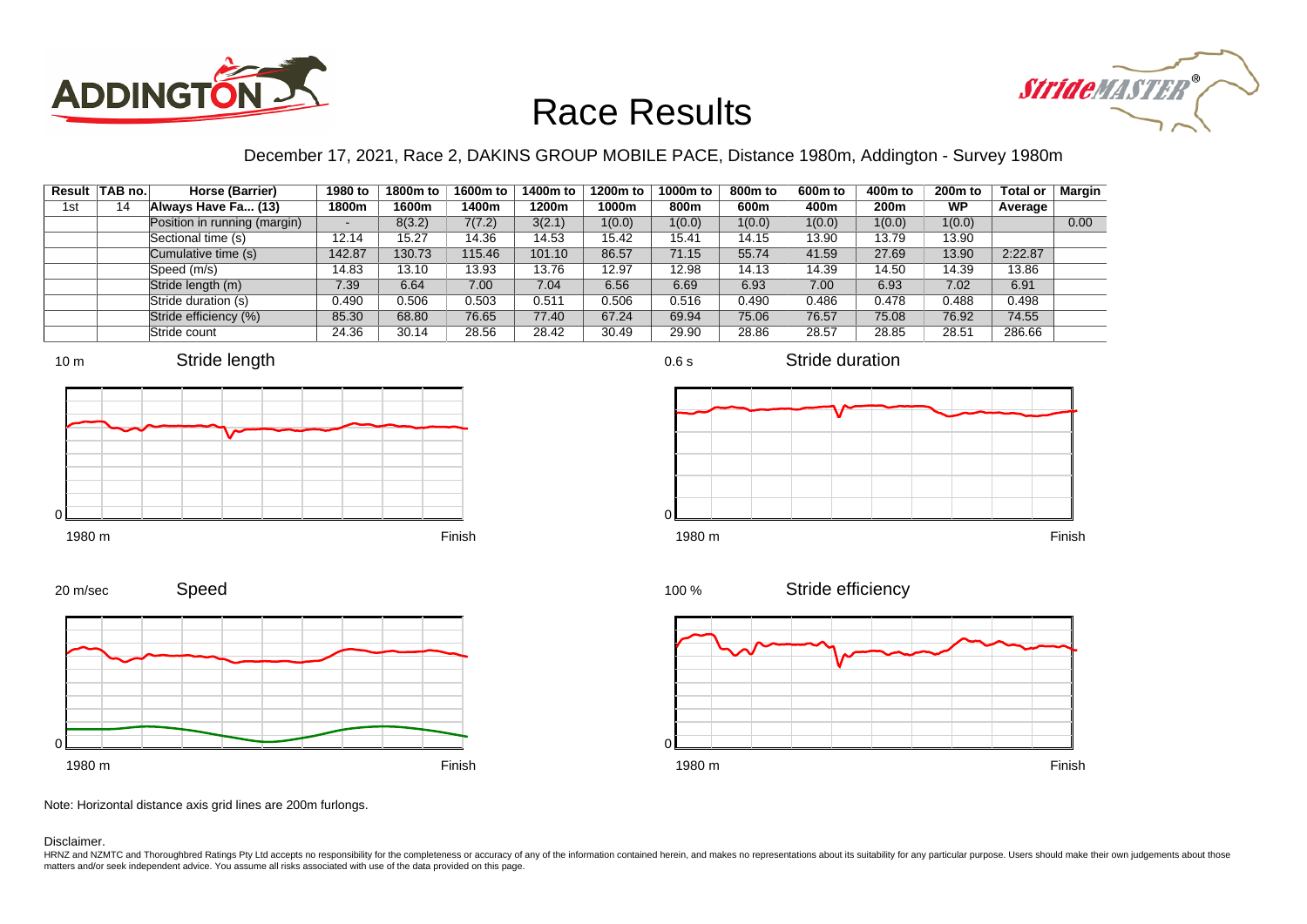



### December 17, 2021, Race 2, DAKINS GROUP MOBILE PACE, Distance 1980m, Addington - Survey 1980m

| Result          | TAB no. | Horse (Barrier)              | 1980 to | 1800m to | 1600m to | 1400m to | 1200m to | 1000m to | 800 <sub>m</sub> to | 600 <sub>m</sub> to | 400m to | 200 <sub>m</sub> to | <b>Total or</b> | Margin |
|-----------------|---------|------------------------------|---------|----------|----------|----------|----------|----------|---------------------|---------------------|---------|---------------------|-----------------|--------|
| 2 <sub>nd</sub> | 5       | Manhattan (4)                | 1800m   | 1600m    | 1400m    | 1200m    | 1000m    | 800m     | 600m                | 400m                | 200m    | <b>WP</b>           | Average         |        |
|                 |         | Position in running (margin) |         | 1(0.0)   | 2(0.2)   | 2(0.4)   | 2(0.5)   | 3(1.3)   | 4(2.6)              | 6(3.5)              | 4(2.1)  | 2(0.2)              |                 | 0.40   |
|                 |         | Sectional time (s)           | 11.90   | 14.62    | 15.26    | 14.89    | 15.56    | 15.62    | 14.30               | 13.66               | 13.49   | 13.65               |                 |        |
|                 |         | Cumulative time (s)          | 142.95  | 131.05   | 116.43   | 101.17   | 86.28    | 70.72    | 55.10               | 40.80               | 27.14   | 13.65               | 2:22.95         |        |
|                 |         | Speed (m/s)                  | 15.13   | 13.68    | 13.11    | 13.43    | 12.85    | 12.80    | 13.99               | 14.64               | 14.83   | 14.65               | 13.85           |        |
|                 |         | Stride length (m)            | 6.44    | 6.04     | 5.92     | 6.08     | 5.95     | 5.87     | 6.07                | 6.32                | 6.37    | 6.29                | 6.13            |        |
|                 |         | Stride duration (s)          | 0.422   | 0.441    | 0.452    | 0.453    | 0.463    | 0.459    | 0.434               | 0.432               | 0.430   | 0.429               | 0.442           |        |
|                 |         | Stride efficiency (%)        | 64.83   | 56.96    | 54.83    | 57.76    | 55.36    | 53.84    | 57.65               | 62.41               | 63.47   | 61.86               | 58.66           |        |
|                 |         | Stride count                 | 27.95   | 33.13    | 33.77    | 32.90    | 33.60    | 34.07    | 32.93               | 31.65               | 31.38   | 31.79               | 323.17          |        |















Speed 20 m/sec



Note: Horizontal distance axis grid lines are 200m furlongs.

Disclaimer.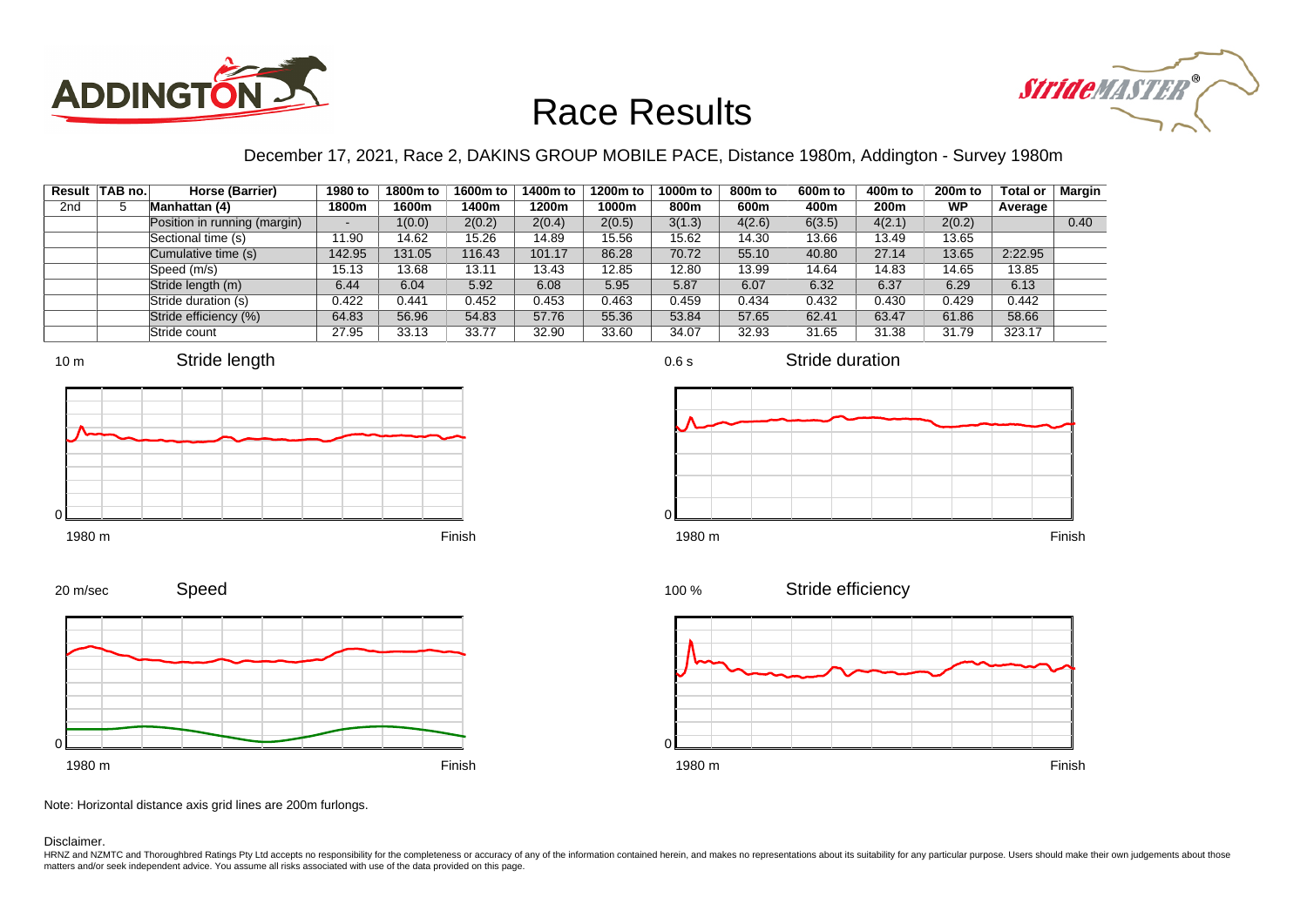



### December 17, 2021, Race 2, DAKINS GROUP MOBILE PACE, Distance 1980m, Addington - Survey 1980m

|     | Result TAB no. | Horse (Barrier)              | 1980 to | 1800m to | 1600m to | 1400m to | 1200m to | 1000m to | 800m to | 600 <sub>m</sub> to | 400m to | 200 <sub>m</sub> to | <b>Total or</b> | Margin |
|-----|----------------|------------------------------|---------|----------|----------|----------|----------|----------|---------|---------------------|---------|---------------------|-----------------|--------|
| 4th | 12             | Silk (11)                    | 1800m   | 1600m    | 1400m    | 1200m    | 1000m    | 800m     | 600m    | 400m                | 200m    | <b>WP</b>           | Average         |        |
|     |                | Position in running (margin) |         | 9(5.1)   | 8(7.4)   | 8(6.4)   | 9(7.2)   | 9(6.7)   | 7(4.9)  | 2(1.1)              | 2(0.7)  | 3(0.6)              |                 | 2.70   |
|     |                | Sectional time (s)           | 12.53   | 14.97    | 15.04    | 15.03    | 15.34    | 15.11    | 13.52   | 13.82               | 13.78   | 14.23               |                 |        |
|     |                | Cumulative time (s)          | 143.37  | 130.84   | 115.87   | 100.83   | 85.80    | 70.46    | 55.35   | 41.83               | 28.01   | 14.23               | 2:23.37         |        |
|     |                | Speed (m/s)                  | 14.37   | 13.36    | 13.30    | 13.31    | 13.04    | 13.24    | 14.79   | 14.47               | 14.51   | 14.05               | 13.81           |        |
|     |                | Stride length (m)            | 6.37    | 5.99     | 6.12     | 6.26     | 6.13     | 5.95     | 6.44    | 6.14                | 6.06    | 6.08                | 6.15            |        |
|     |                | Stride duration (s)          | 0.437   | 0.448    | 0.461    | 0.470    | 0.470    | 0.449    | 0.435   | 0.424               | 0.417   | 0.433               | 0.445           |        |
|     |                | Stride efficiency (%)        | 63.32   | 56.04    | 58.62    | 61.15    | 58.62    | 55.28    | 64.81   | 58.84               | 57.31   | 57.81               | 59.04           |        |
|     |                | Stride count                 | 28.28   | 33.40    | 32.65    | 31.97    | 32.65    | 33.63    | 31.06   | 32.59               | 33.02   | 32.88               | 322.13          |        |







Stride duration



0.6 s









Note: Horizontal distance axis grid lines are 200m furlongs.

Disclaimer.

20 m/sec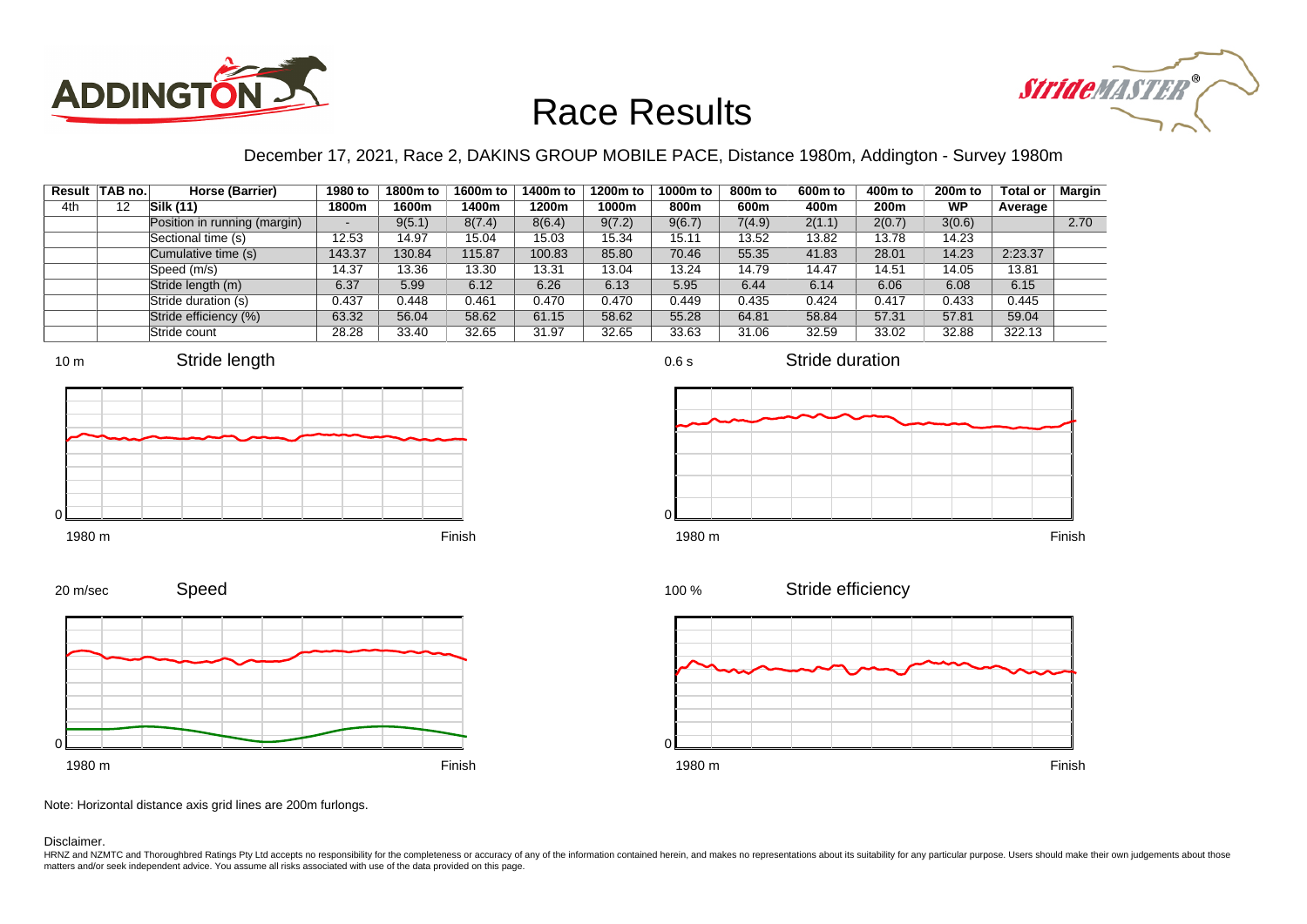



December 17, 2021, Race 2, DAKINS GROUP MOBILE PACE, Distance 1980m, Addington - Survey 1980m



Note: Horizontal distance axis grid lines are 200m furlongs.

Disclaimer.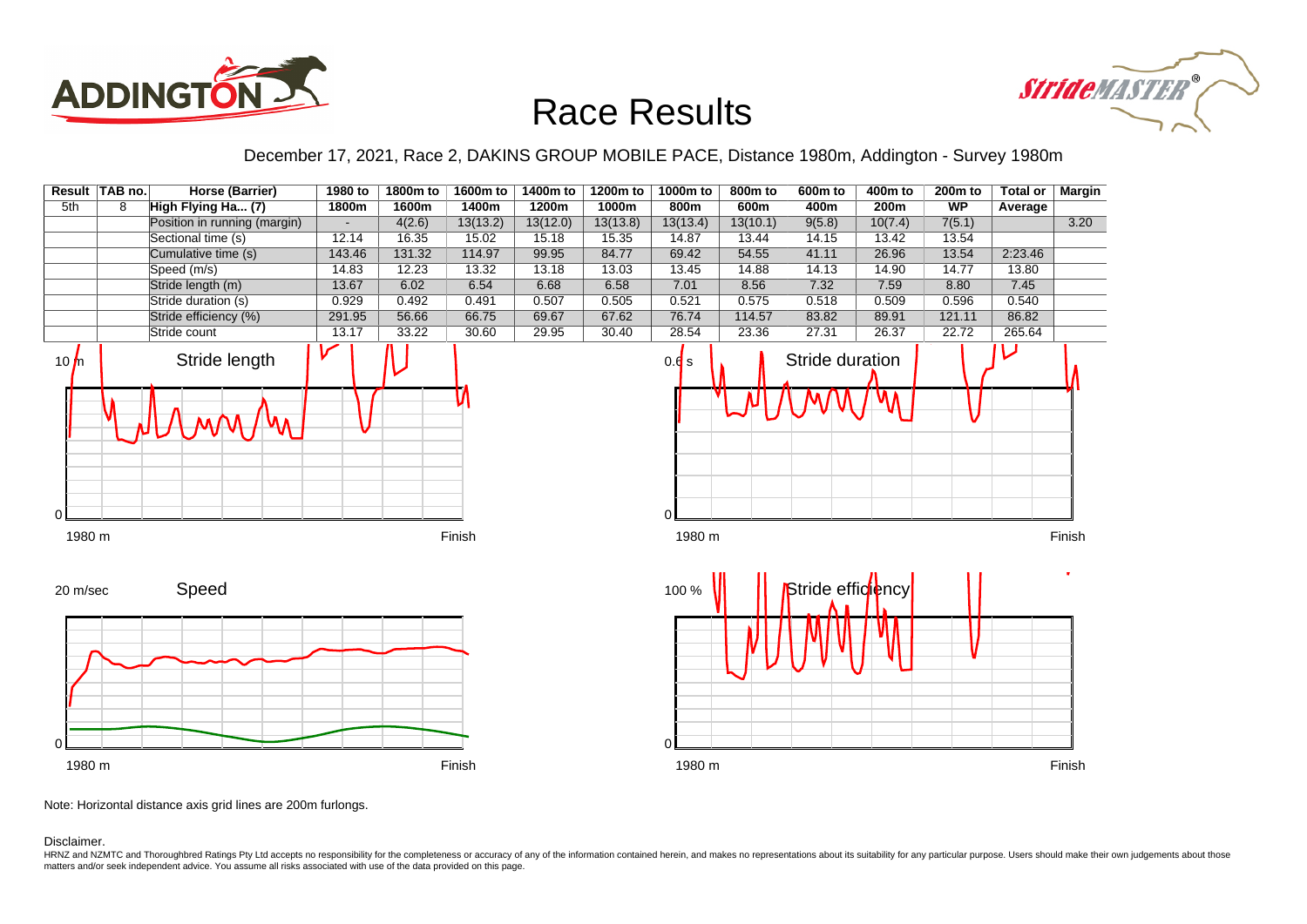



#### December 17, 2021, Race 2, DAKINS GROUP MOBILE PACE, Distance 1980m, Addington - Survey 1980m

|     | Result TAB no. | Horse (Barrier)              | 1980 to | 1800m to | 1600m to | 1400m to | 1200m to | 1000m to | 800m to | 600 <sub>m</sub> to | 400m to | 200 <sub>m</sub> to | <b>Total or</b> | <b>Margin</b> |
|-----|----------------|------------------------------|---------|----------|----------|----------|----------|----------|---------|---------------------|---------|---------------------|-----------------|---------------|
| 6th |                | Deceptive Lee (2)            | 1800m   | 1600m    | 1400m    | 1200m    | 1000m    | 800m     | 600m    | 400m                | 200m    | <b>WP</b>           | Average         |               |
|     |                | Position in running (margin) |         | 7(3.2)   | 6(5.0)   | 7(4.5)   | 7(5.8)   | 6(4.7)   | 6(4.3)  | 10(6.1)             | 7(5.3)  | 8(5.5)              |                 | 3.50          |
|     |                | Sectional time (s)           | 12.12   | 14.90    | 15.13    | 15.10    | 15.24    | 15.35    | 14.44   | 13.77               | 13.81   | 13.66               |                 |               |
|     |                | Cumulative time (s)          | 143.52  | 131.40   | 116.50   | 101.37   | 86.27    | 71.03    | 55.68   | 41.24               | 27.47   | 13.66               | 2:23.52         |               |
|     |                | Speed (m/s)                  | 14.85   | 13.42    | 13.22    | 13.25    | 13.12    | 13.03    | 13.85   | 14.52               | 14.48   | 14.64               | 13.80           |               |
|     |                | Stride length (m)            | 6.24    | 6.05     | 6.05     | 6.13     | 6.09     | 6.01     | 6.20    | 6.36                | 6.37    | 6.36                | 6.18            |               |
|     |                | Stride duration (s)          | 0.428   | 0.451    | 0.457    | 0.463    | 0.464    | 0.461    | 0.448   | 0.438               | 0.440   | 0.434               | 0.448           |               |
|     |                | Stride efficiency (%)        | 60.89   | 57.24    | 57.12    | 58.67    | 57.93    | 56.35    | 60.03   | 63.14               | 63.38   | 63.26               | 59.71           |               |
|     |                | Stride count                 | 28.84   | 33.05    | 33.08    | 32.64    | 32.85    | 33.30    | 32.27   | 31.46               | 31.40   | 31.43               | 320.32          |               |









Stride duration





Stride efficiency



Speed 20 m/sec



Note: Horizontal distance axis grid lines are 200m furlongs.

#### Disclaimer.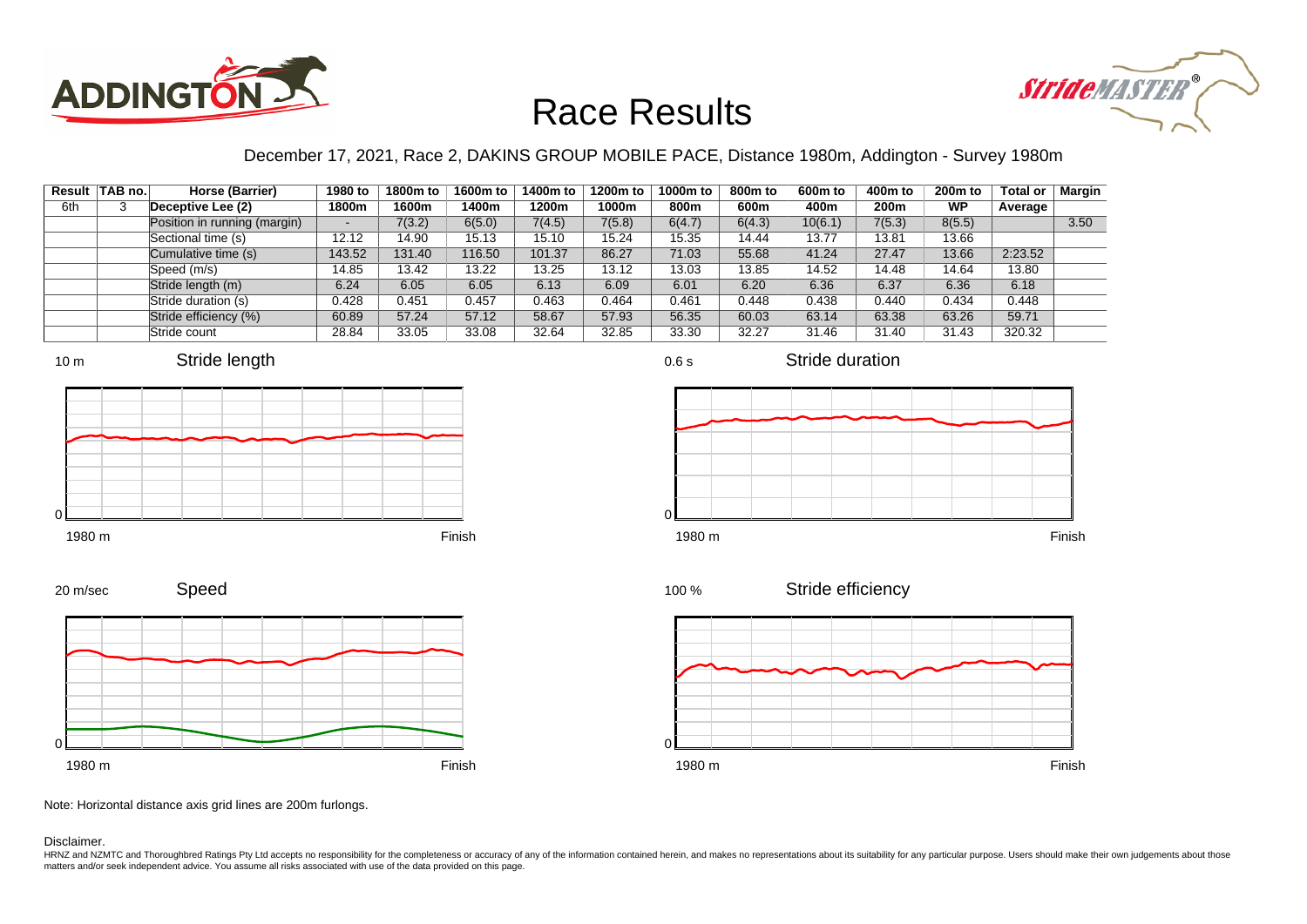



### December 17, 2021, Race 2, DAKINS GROUP MOBILE PACE, Distance 1980m, Addington - Survey 1980m

0.6 s

|     | Result TAB no. | Horse (Barrier)              | 1980 to                  | 1800m to | 1600m to | 1400m to | 1200m to | 1000m to | 800m to | 600 <sub>m</sub> to | 400m to | 200 <sub>m</sub> to | <b>Total or</b> | Margin |
|-----|----------------|------------------------------|--------------------------|----------|----------|----------|----------|----------|---------|---------------------|---------|---------------------|-----------------|--------|
| 7th | 10             | Tom Martin (9)               | 1800m                    | 1600m    | 1400m    | 1200m    | 1000m    | 800m     | 600m    | 400m                | 200m    | <b>WP</b>           | Average         |        |
|     |                | Position in running (margin) | $\overline{\phantom{0}}$ | 3(2.0)   | 1(0.0)   | 1(0.0)   | 3(1.2)   | 2(0.4)   | 2(0.9)  | 3(2.2)              | 3(1.7)  | 4(1.6)              |                 | 4.20   |
|     |                | Sectional time (s)           | 12.08                    | 14.25    | 15.21    | 15.09    | 15.29    | 15.49    | 14.37   | 13.81               | 13.77   | 14.29               |                 |        |
|     |                | Cumulative time (s)          | 143.65                   | 131.57   | 117.32   | 102.11   | 87.02    | 71.73    | 56.24   | 41.87               | 28.06   | 14.29               | 2:23.65         |        |
|     |                | Speed (m/s)                  | 14.90                    | 14.04    | 13.15    | 13.25    | 13.08    | 12.91    | 13.92   | 14.48               | 14.52   | 14.00               | 13.78           |        |
|     |                | Stride length (m)            | 6.55                     | 6.39     | 6.18     | 6.22     | 6.22     | 6.11     | 6.37    | 6.50                | 6.54    | 6.46                | 6.35            |        |
|     |                | Stride duration (s)          | 0.424                    | 0.455    | 0.470    | 0.469    | 0.476    | 0.473    | 0.458   | 0.449               | 0.450   | 0.461               | 0.461           |        |
|     |                | Stride efficiency (%)        | 66.98                    | 63.81    | 59.71    | 60.45    | 60.50    | 58.27    | 63.39   | 66.12               | 66.86   | 65.13               | 62.97           |        |
|     |                | Stride count                 | 27.49                    | 31.30    | 32.35    | 32.16    | 32.14    | 32.75    | 31.40   | 30.75               | 30.58   | 30.98               | 311.90          |        |









Stride duration





Stride efficiency



Speed 20 m/sec



Note: Horizontal distance axis grid lines are 200m furlongs.

Disclaimer.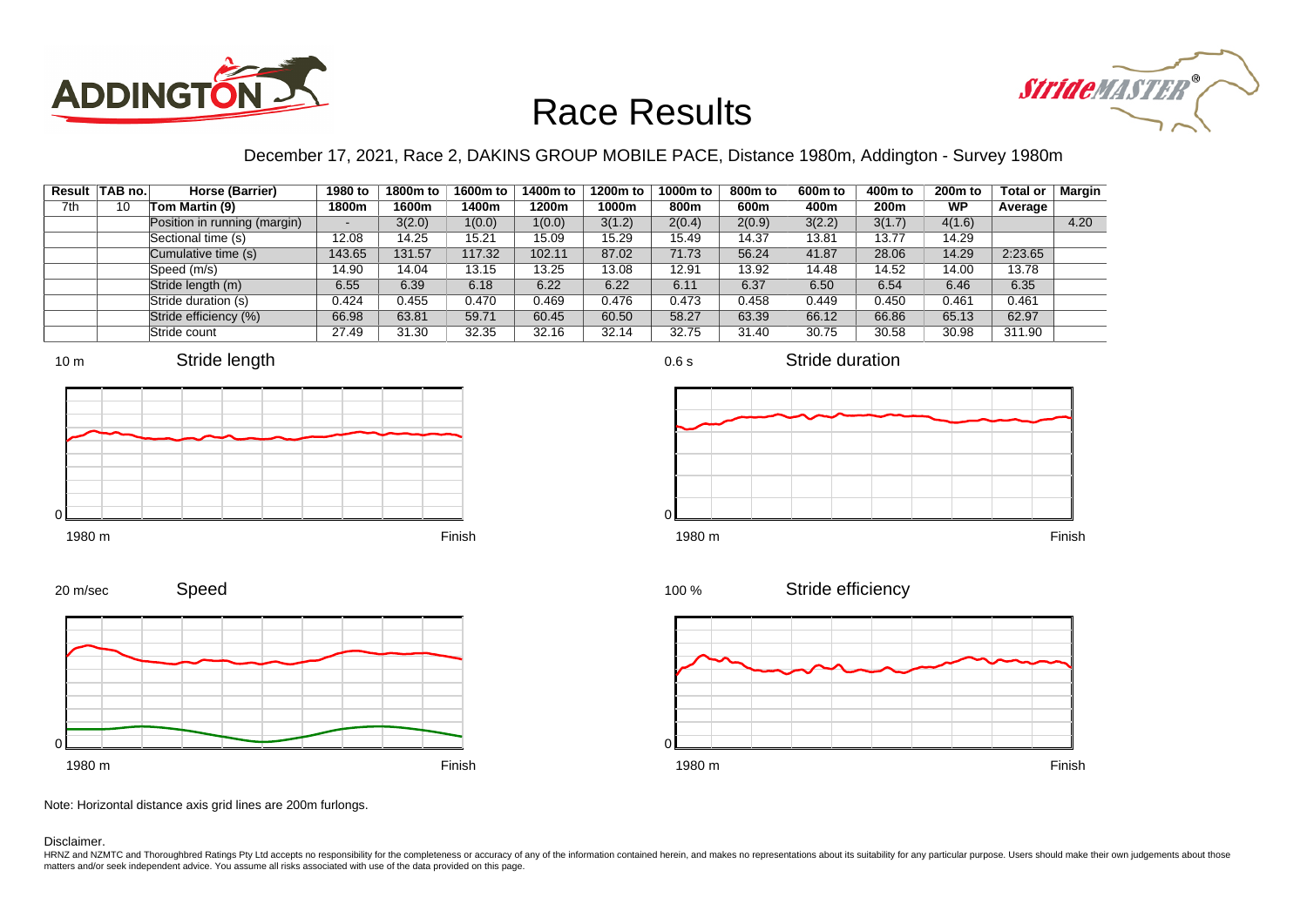



#### December 17, 2021, Race 2, DAKINS GROUP MOBILE PACE, Distance 1980m, Addington - Survey 1980m

| Result | TAB no. | Horse (Barrier)              | 1980 to | 1800m to | 1600m to | 1400m to | 1200m to | 1000m to | 800m to | 600 <sub>m</sub> to | 400m to | 200 <sub>m</sub> to | <b>Total or</b> | Margin |
|--------|---------|------------------------------|---------|----------|----------|----------|----------|----------|---------|---------------------|---------|---------------------|-----------------|--------|
| 8th    | 6       | Oliver North (5)             | 1800m   | 1600m    | 1400m    | 1200m    | 1000m    | 800m     | 600m    | 400m                | 200m    | <b>WP</b>           | Average         |        |
|        |         | Position in running (margin) |         | 1(6.2)   | 10(9.7)  | 10(7.7)  | 11(9.4)  | 11(8.8)  | 10(6.8) | 5(2.9)              | 5(4.0)  | 5(3.8)              |                 | 4.60   |
|        |         | Sectional time (s)           | 12.59   | 15.17    | 14.88    | 15.18    | 15.31    | 15.08    | 13.50   | 14.08               | 13.75   | 14.18               |                 |        |
|        |         | Cumulative time (s)          | 143.72  | 131.13   | 115.96   | 101.08   | 85.90    | 70.59    | 55.51   | 42.01               | 27.93   | 14.18               | 2:23.72         |        |
|        |         | Speed (m/s)                  | 14.30   | 13.18    | 13.44    | 13.18    | 13.06    | 13.26    | 14.81   | 14.20               | 14.55   | 14.10               | 13.78           |        |
|        |         | Stride length (m)            | 6.52    | 6.31     | 6.41     | 6.34     | 6.34     | 6.20     | 6.69    | 6.51                | 6.46    | 6.47                | 6.42            |        |
|        |         | Stride duration (s)          | 0.457   | 0.478    | 0.477    | 0.481    | 0.486    | 0.467    | 0.452   | 0.459               | 0.444   | 0.459               | 0.466           |        |
|        |         | Stride efficiency (%)        | 66.44   | 62.14    | 64.30    | 62.86    | 62.87    | 60.03    | 70.01   | 66.29               | 65.31   | 65.40               | 64.46           |        |
|        |         | Stride count                 | 27.61   | 31.72    | 31.18    | 31.53    | 31.53    | 32.27    | 29.88   | 30.71               | 30.94   | 30.91               | 308.28          |        |

















Note: Horizontal distance axis grid lines are 200m furlongs.

Disclaimer.

20 m/sec

HRNZ and NZMTC and Thoroughbred Ratings Pty Ltd accepts no responsibility for the completeness or accuracy of any of the information contained herein, and makes no representations about its suitability for any particular p matters and/or seek independent advice. You assume all risks associated with use of the data provided on this page.

0.6 s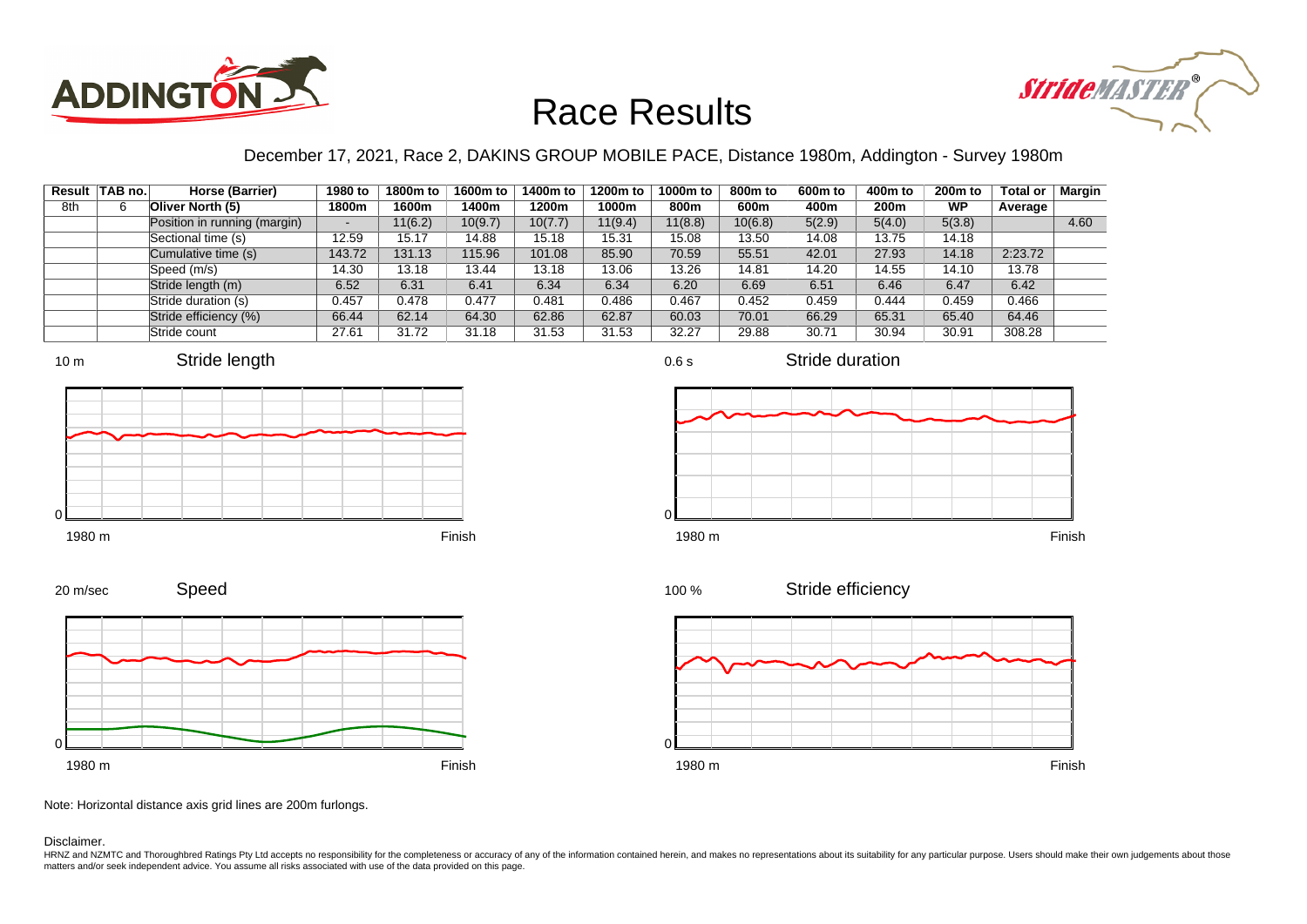



### December 17, 2021, Race 2, DAKINS GROUP MOBILE PACE, Distance 1980m, Addington - Survey 1980m

|     | Result TAB no. | Horse (Barrier)              | 1980 to                  | 1800m to | 1600m to | 1400m to | 1200m to | 1000m to | 800m to | 600 <sub>m</sub> to | 400m to | 200 <sub>m</sub> to | <b>Total or</b> | Margin |
|-----|----------------|------------------------------|--------------------------|----------|----------|----------|----------|----------|---------|---------------------|---------|---------------------|-----------------|--------|
| 9th | 13             | Bettor Grunter (12)          | 1800m                    | 1600m    | 1400m    | 1200m    | 1000m    | 800m     | 600m    | 400m                | 200m    | <b>WP</b>           | Average         |        |
|     |                | Position in running (margin) | $\overline{\phantom{0}}$ | 12(6.5)  | 9(8.4)   | 9(6.8)   | 8(6.8)   | 8(6.0)   | 9(6.7)  | 12(7.7)             | 11(8.0) | 10(7.3)             |                 | 7.10   |
|     |                | Sectional time (s)           | 12.76                    | 14.91    | 14.94    | 14.90    | 15.28    | 15.52    | 14.32   | 13.94               | 13.68   | 13.94               |                 |        |
|     |                | Cumulative time (s)          | 144.19                   | 131.43   | 116.52   | 101.58   | 86.68    | 71.40    | 55.88   | 41.56               | 27.62   | 13.94               | 2:24.19         |        |
|     |                | Speed (m/s)                  | 14.11                    | 13.41    | 13.39    | 13.42    | 13.09    | 12.89    | 13.97   | 14.35               | 14.62   | 14.35               | 13.73           |        |
|     |                | Stride length (m)            | 6.76                     | 6.51     | 6.69     | 6.73     | 6.63     | 6.40     | 6.63    | 6.76                | 6.87    | 6.97                | 6.69            |        |
|     |                | Stride duration (s)          | 0.469                    | 0.485    | 0.499    | 0.502    | 0.507    | 0.497    | 0.475   | 0.471               | 0.470   | 0.486               | 0.487           |        |
|     |                | Stride efficiency (%)        | 71.46                    | 66.16    | 69.85    | 70.80    | 68.71    | 64.10    | 68.71   | 71.51               | 73.80   | 75.95               | 69.97           |        |
|     |                | Stride count                 | 26.62                    | 30.74    | 29.91    | 29.71    | 30.16    | 31.23    | 30.16   | 29.57               | 29.10   | 28.69               | 295.89          |        |













Stride duration



Note: Horizontal distance axis grid lines are 200m furlongs.

#### Disclaimer.

20 m/sec

HRNZ and NZMTC and Thoroughbred Ratings Pty Ltd accepts no responsibility for the completeness or accuracy of any of the information contained herein, and makes no representations about its suitability for any particular p matters and/or seek independent advice. You assume all risks associated with use of the data provided on this page.

0.6 s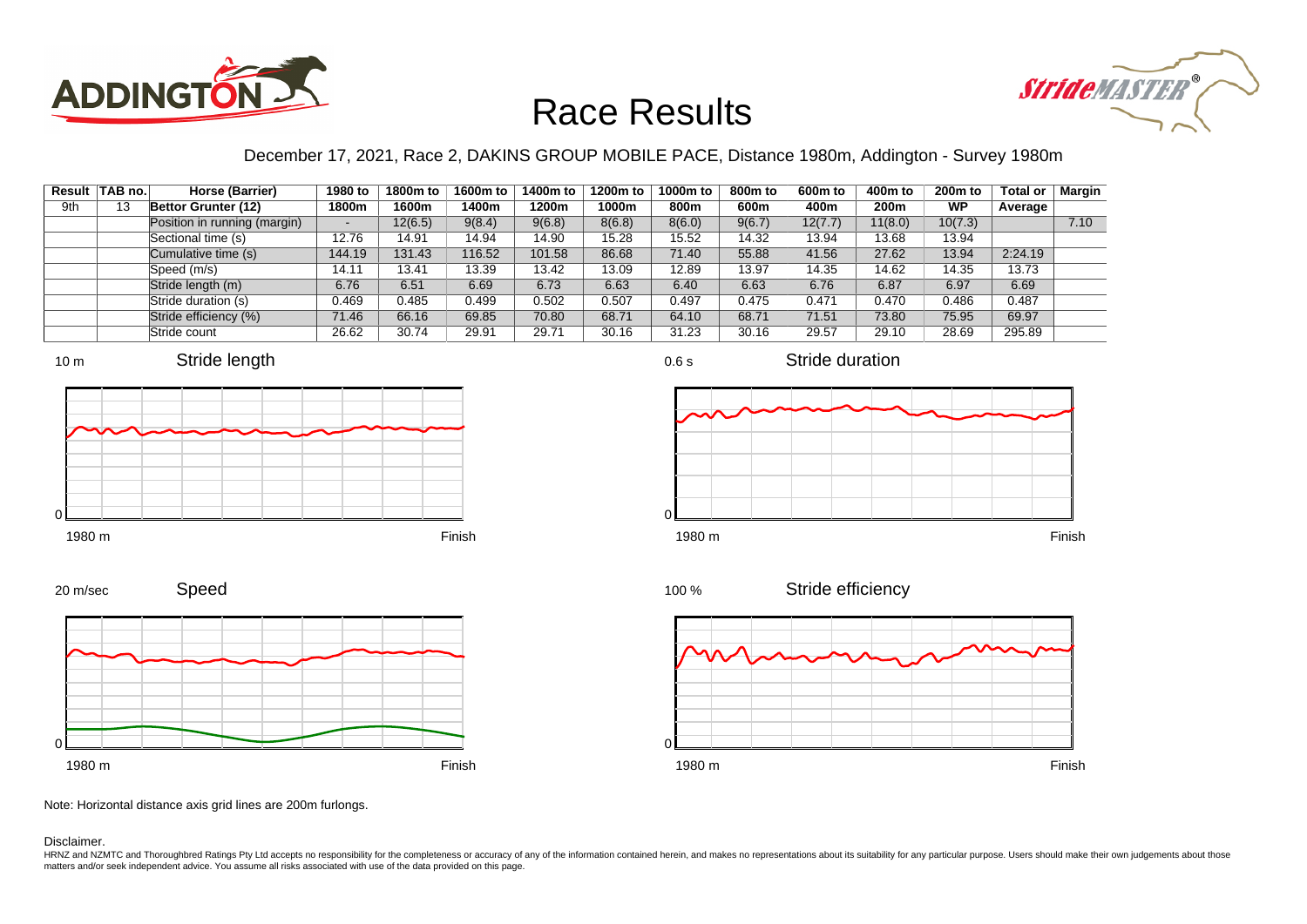



### December 17, 2021, Race 2, DAKINS GROUP MOBILE PACE, Distance 1980m, Addington - Survey 1980m

|      | Result TAB no. | Horse (Barrier)              | 1980 to | 1800m to | 1600m to | 1400m to | 1200m to | 1000m to | 800 <sub>m</sub> to | 600m to | 400m to | 200 <sub>m</sub> to | <b>Total or</b> | Margin |
|------|----------------|------------------------------|---------|----------|----------|----------|----------|----------|---------------------|---------|---------|---------------------|-----------------|--------|
| 10th |                | Manjimup (8)                 | 1800m   | 1600m    | 1400m    | 1200m    | 1000m    | 800m     | 600m                | 400m    | 200m    | <b>WP</b>           | Average         |        |
|      |                | Position in running (margin) | -       | 13(9.0)  | 11(10.5) | 11(8.6)  | 10(9.4)  | 10(8.2)  | 11(8.5)             | 13(8.5) | 13(9.0) | 11(8.5)             |                 | 7.40   |
|      |                | Sectional time (s)           | 13.26   | 14.83    | 14.89    | 15.02    | 15.23    | 15.45    | 14.15               | 13.99   | 13.70   | 13.72               |                 |        |
|      |                | Cumulative time (s)          | 144.24  | 130.98   | 116.15   | 101.26   | 86.24    | 71.01    | 55.56               | 41.41   | 27.42   | 13.72               | 2:24.24         |        |
|      |                | Speed (m/s)                  | 13.58   | 13.49    | 13.43    | 13.32    | 13.13    | 12.94    | 14.13               | 14.30   | 14.60   | 14.58               | 13.73           |        |
|      |                | Stride length (m)            | 6.28    | 6.19     | 6.30     | 6.33     | 6.28     | 6.03     | 6.28                | 6.38    | 6.37    | 6.52                | 6.29            |        |
|      |                | Stride duration (s)          | 0.454   | 0.459    | 0.469    | 0.475    | 0.478    | 0.466    | 0.444               | 0.446   | 0.437   | 0.447               | 0.459           |        |
|      |                | Stride efficiency (%)        | 61.64   | 59.95    | 61.95    | 62.58    | 61.67    | 56.83    | 61.60               | 63.59   | 63.50   | 66.46               | 61.91           |        |
|      |                | Stride count                 | 28.66   | 32.29    | 31.76    | 31.60    | 31.84    | 33.16    | 31.86               | 31.35   | 31.37   | 30.67               | 314.56          |        |















Speed 20 m/sec



Note: Horizontal distance axis grid lines are 200m furlongs.

#### Disclaimer.

HRNZ and NZMTC and Thoroughbred Ratings Pty Ltd accepts no responsibility for the completeness or accuracy of any of the information contained herein, and makes no representations about its suitability for any particular p matters and/or seek independent advice. You assume all risks associated with use of the data provided on this page.

0.6 s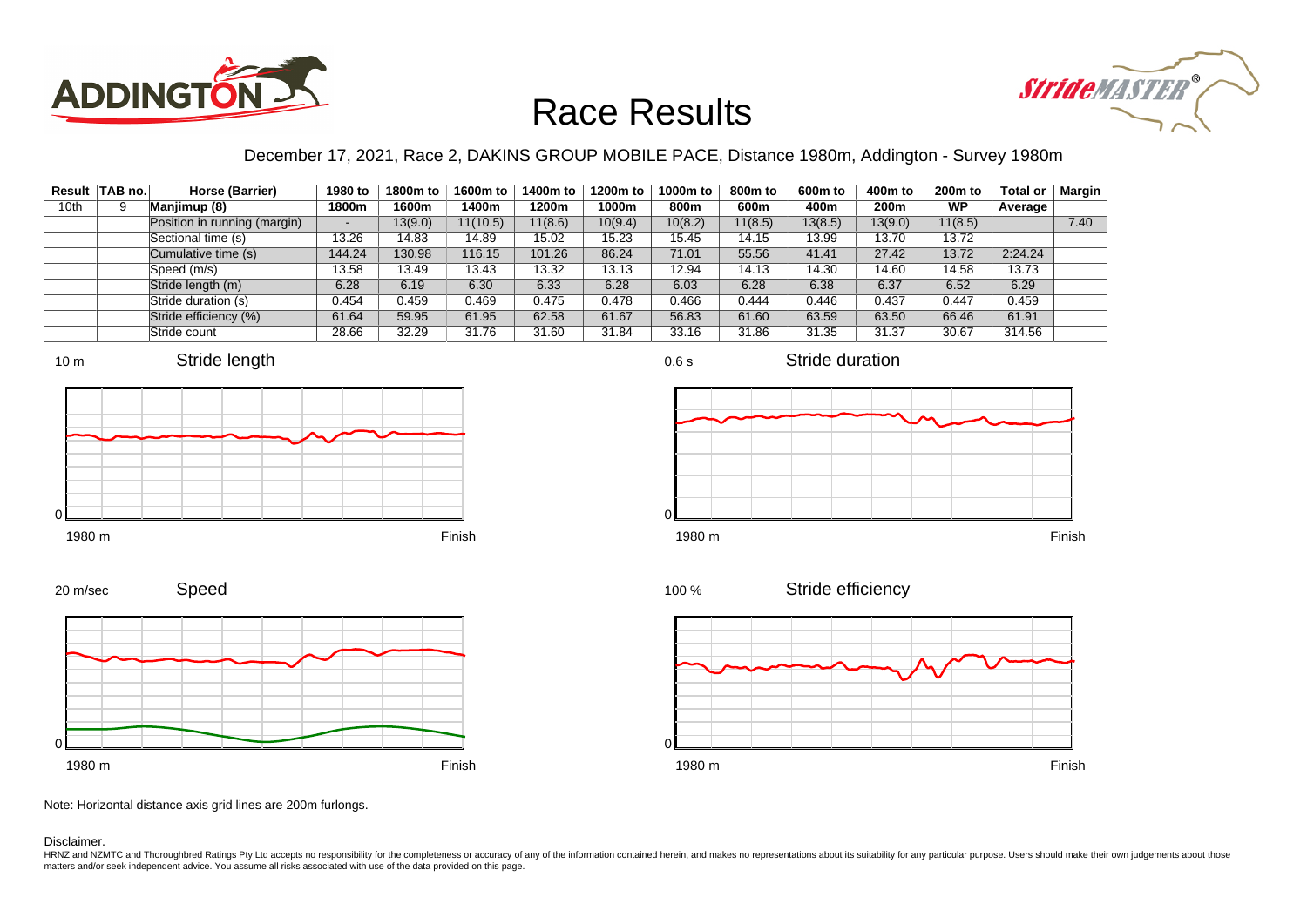



### December 17, 2021, Race 2, DAKINS GROUP MOBILE PACE, Distance 1980m, Addington - Survey 1980m

| Result | TAB no. | Horse (Barrier)              | 1980 to                  | 1800m to | 1600m to | 1400m to | 1200m to | 1000m to | 800 <sub>m</sub> to | 600 <sub>m</sub> to | 400m to | 200 <sub>m</sub> to | <b>Total or</b> | Margin |
|--------|---------|------------------------------|--------------------------|----------|----------|----------|----------|----------|---------------------|---------------------|---------|---------------------|-----------------|--------|
| 11th   |         | Fire Fox (10)                | 1800m                    | 1600m    | 1400m    | 1200m    | 1000m    | 800m     | 600m                | 400m                | 200m    | <b>WP</b>           | Average         |        |
|        |         | Position in running (margin) | $\overline{\phantom{a}}$ | 6(3.0)   | 4(3.4)   | 5(3.6)   | 5(4.0)   | 4(2.8)   | 3(2.0)              | 4(2.8)              | 6(4.0)  | 6(4.8)              |                 | 7.70   |
|        |         | Sectional time (s)           | 11.88                    | 14.65    | 15.24    | 14.96    | 15.22    | 15.27    | 14.29               | 14.10               | 13.93   | 14.76               |                 |        |
|        |         | Cumulative time (s)          | 144.30                   | 132.42   | 117.77   | 102.53   | 87.57    | 72.35    | 57.08               | 42.79               | 28.69   | 14.76               | 2:24.30         |        |
|        |         | Speed (m/s)                  | 15.15                    | 13.65    | 13.12    | 13.37    | 13.14    | 13.10    | 14.00               | 14.18               | 14.36   | 13.55               | 13.72           |        |
|        |         | Stride length (m)            | 6.40                     | 6.15     | 6.14     | 6.24     | 6.21     | 6.12     | 6.26                | 6.21                | 6.32    | 6.14                | 6.22            |        |
|        |         | Stride duration (s)          | 0.426                    | 0.450    | 0.468    | 0.467    | 0.473    | 0.467    | 0.447               | 0.438               | 0.440   | 0.453               | 0.453           |        |
|        |         | Stride efficiency (%)        | 63.94                    | 59.02    | 58.92    | 60.86    | 60.31    | 58.51    | 61.17               | 60.23               | 62.43   | 58.91               | 60.36           |        |
|        |         | Stride count                 | 28.14                    | 32.54    | 32.57    | 32.05    | 32.19    | 32.68    | 31.97               | 32.22               | 31.64   | 32.57               | 318.57          |        |







0.6 s

1980 m Finish  $\Omega$ 

Stride duration





1980 m Finish

Stride efficiency 100 %



Note: Horizontal distance axis grid lines are 200m furlongs.

Disclaimer.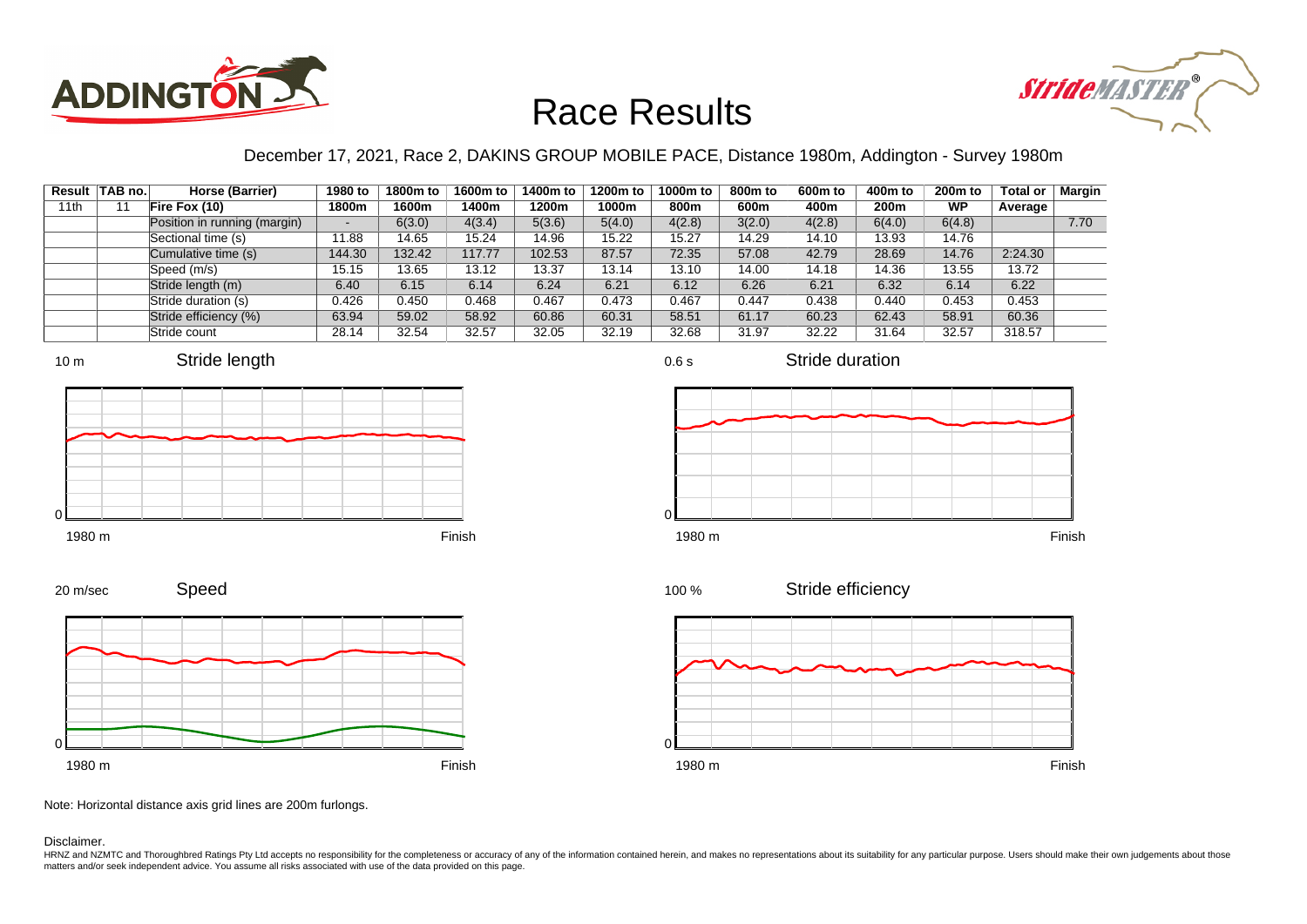



#### December 17, 2021, Race 2, DAKINS GROUP MOBILE PACE, Distance 1980m, Addington - Survey 1980m

|                  | Result TAB no. | Horse (Barrier)              | 1980 to | 1800m to | 1600m to | 1400m to | 1200m to | 1000m to | 800m to | 600m to | 400m to          | 200 <sub>m</sub> to | <b>Total or</b> | <b>Margin</b> |
|------------------|----------------|------------------------------|---------|----------|----------|----------|----------|----------|---------|---------|------------------|---------------------|-----------------|---------------|
| 12 <sub>th</sub> |                | Off The Edge (6)             | 1800m   | 1600m    | 1400m    | 1200m    | 1000m    | 800m     | 600m    | 400m    | 200 <sub>m</sub> | <b>WP</b>           | Average         |               |
|                  |                | Position in running (margin) | -       | 10(5.5)  | 12(12.0) | 12(10.0) | 12(12.0) | 12(11.0) | 12(8.9) | 7(4.5)  | 8(5.4)           | 9(6.1)              |                 | 8.60          |
|                  |                | Sectional time (s)           | 12.70   | 15.68    | 14.88    | 15.22    | 15.25    | 15.07    | 13.42   | 14.04   | 13.91            | 14.29               |                 |               |
|                  |                | Cumulative time (s)          | 144.46  | 131.76   | 116.08   | 101.20   | 85.98    | 70.73    | 55.66   | 42.24   | 28.20            | 14.29               | 2:24.46         |               |
|                  |                | Speed (m/s)                  | 14.18   | 12.76    | 13.44    | 13.14    | 13.11    | 13.27    | 14.90   | 14.25   | 14.38            | 14.00               | 13.71           |               |
|                  |                | Stride length (m)            | 6.34    | 5.94     | 6.18     | 6.19     | 6.05     | 5.91     | 6.48    | 6.49    | 6.45             | 6.12                | 6.21            |               |
|                  |                | Stride duration (s)          | 0.447   | 0.466    | 0.460    | 0.471    | 0.462    | 0.445    | 0.435   | 0.456   | 0.448            | 0.438               | 0.453           |               |
|                  |                | Stride efficiency (%)        | 62.77   | 55.08    | 59.71    | 59.87    | 57.25    | 54.50    | 65.59   | 65.86   | 64.93            | 58.61               | 60.19           |               |
|                  |                | Stride count                 | 28.40   | 33.69    | 32.35    | 32.31    | 33.04    | 33.87    | 30.87   | 30.81   | 31.03            | 32.66               | 319.03          |               |







Speed 20 m/sec



Note: Horizontal distance axis grid lines are 200m furlongs.

Disclaimer.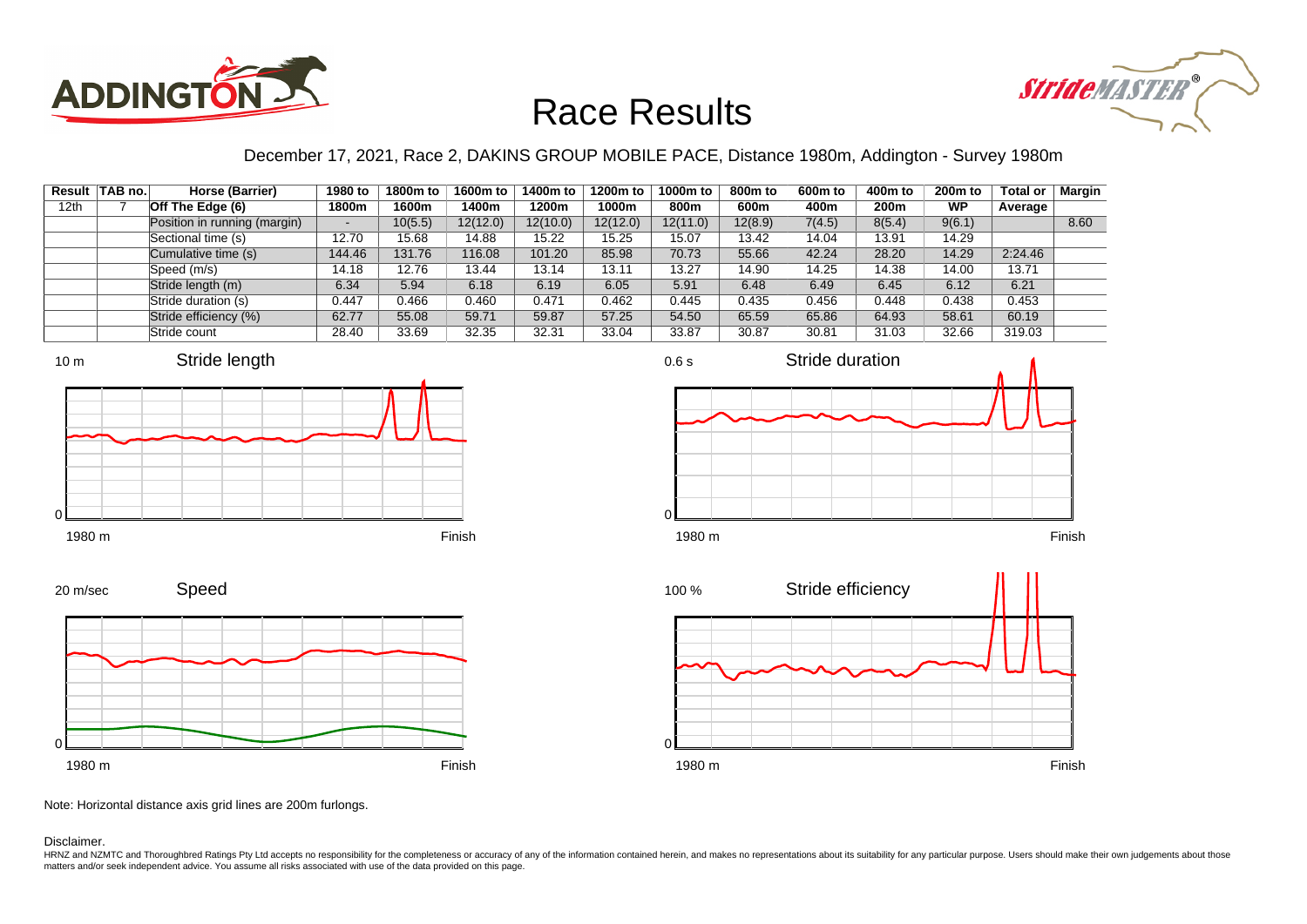



### December 17, 2021, Race 2, DAKINS GROUP MOBILE PACE, Distance 1980m, Addington - Survey 1980m

|      | Result TAB no. | Horse (Barrier)              | 1980 to                  | 1800m to | 1600m to | 1400m to | 1200m to | 1000m to | 800m to | 600 <sub>m</sub> to | 400m to | 200 <sub>m</sub> to | <b>Total or</b> | Margin |
|------|----------------|------------------------------|--------------------------|----------|----------|----------|----------|----------|---------|---------------------|---------|---------------------|-----------------|--------|
| 13th |                | Pay Me Visa (1)              | 1800m                    | 1600m    | 1400m    | 1200m    | 1000m    | 800m     | 600m    | 400m                | 200m    | <b>WP</b>           | Average         |        |
|      |                | Position in running (margin) | $\overline{\phantom{0}}$ | 2(1.5)   | 3(1.9)   | 4(2.2)   | 4(3.0)   | 5(3.3)   | 5(3.6)  | 8(5.2)              | 9(6.3)  | 12(9.5)             |                 | 12.80  |
|      |                | Sectional time (s)           | 11.94                    | 14.66    | 15.26    | 15.03    | 15.46    | 15.47    | 14.41   | 14.08               | 14.33   | 14.60               |                 |        |
|      |                | Cumulative time (s)          | 145.24                   | 133.30   | 118.64   | 103.38   | 88.35    | 72.89    | 57.42   | 43.01               | 28.93   | 14.60               | 2:25.24         |        |
|      |                | Speed (m/s)                  | 15.08                    | 13.64    | 13.11    | 13.31    | 12.94    | 12.93    | 13.88   | 14.20               | 13.96   | 13.70               | 13.63           |        |
|      |                | Stride length (m)            | 6.15                     | 6.00     | 5.86     | 6.01     | 5.85     | 5.81     | 5.98    | 6.10                | 5.99    | 6.05                | 5.98            |        |
|      |                | Stride duration (s)          | 0.409                    | 0.440    | 0.447    | 0.451    | 0.452    | 0.449    | 0.431   | 0.430               | 0.429   | 0.442               | 0.438           |        |
|      |                | Stride efficiency (%)        | 59.08                    | 56.20    | 53.62    | 56.36    | 53.55    | 52.73    | 55.86   | 58.18               | 56.09   | 57.27               | 55.82           |        |
|      |                | Stride count                 | 29.27                    | 33.35    | 34.14    | 33.30    | 34.16    | 34.43    | 33.45   | 32.78               | 33.38   | 33.04               | 331.30          |        |









Stride duration



Stride efficiency



Speed 20 m/sec



Note: Horizontal distance axis grid lines are 200m furlongs.

Disclaimer.